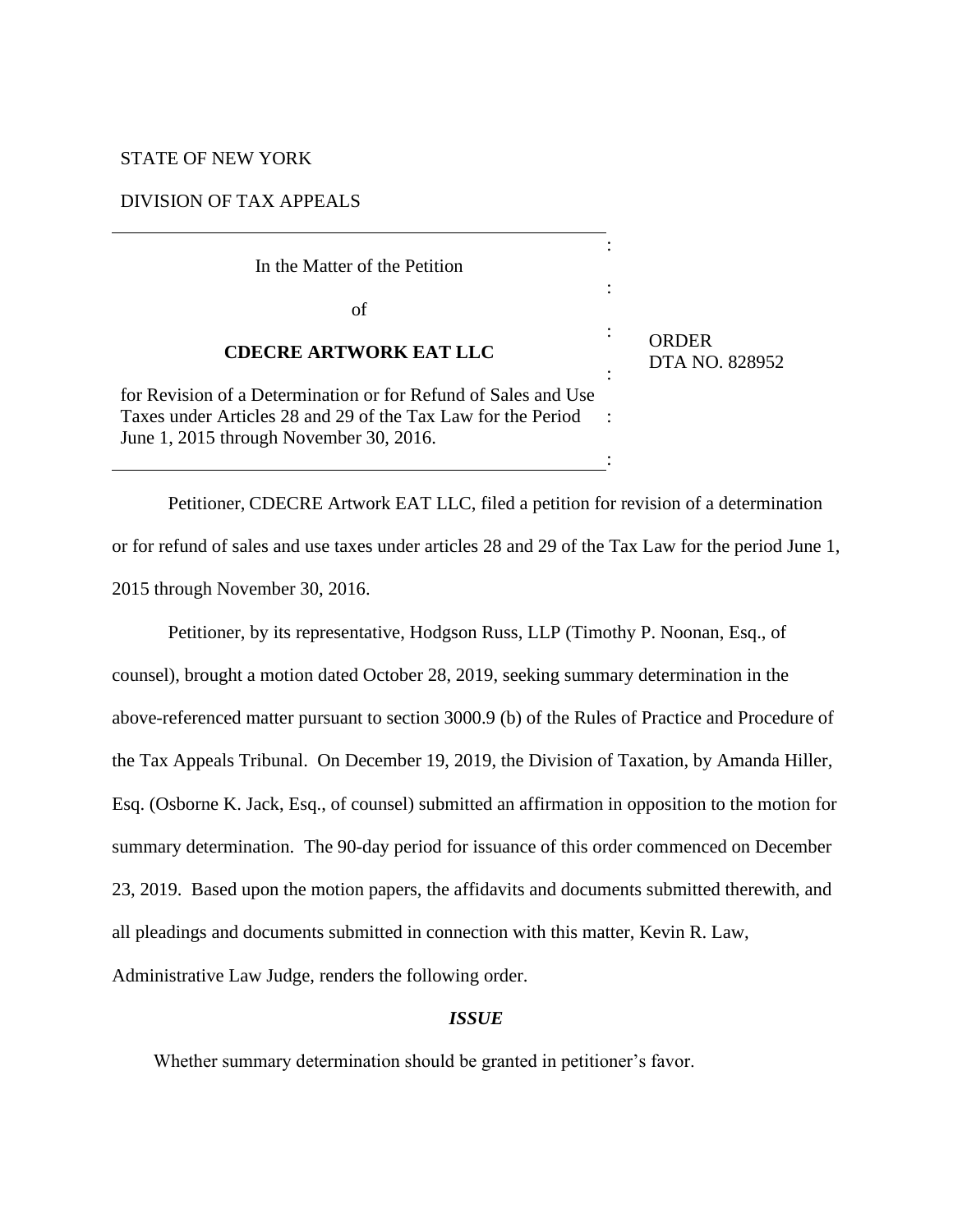### *FINDINGS OF FACT*

1. The Division of Taxation (Division) conducted a sales and use tax audit of petitioner, CDECRE Artwork EAT LLC, for the period June l, 2015 through November 30, 2016 (the audit period). According to the audit file, petitioner provides intermediary and exchange accommodation titleholder services to investors seeking to defer gain.

2. Petitioner is headquartered in Chicago, Illinois, and has no locations in New York.

3. Over the course of the audit period, petitioner reported gross sales revenue of \$139,000,000.00 and collected over \$8,000,000.00 in New York State sales tax.

4. The primary issue involved during the audit concerns the application of "trade-in credits" utilized by petitioner in calculating the sales tax on its transactions during the audit period.<sup>1</sup>

5. Specifically, the Division disallowed the application of trade-in credits on invoices issued by petitioner in three separate transactions. One involved a transaction between petitioner and an entity called Narrows Holdings LLC (Narrows Holdings). On the bill of sale to Narrows Holdings for that entity's purchase of a Cezanne watercolor, petitioner reduced the sale price subject to sales tax by computing a trade-in credit for artwork that Narrows Holdings transferred to petitioner in connection with the exchange. The second transaction was between petitioner and AP Narrows LP (AP Narrows) involving a different Cezanne watercolor. On the bill of sale to AP Narrows for that entity's purchase of the watercolor, petitioner reduced the sale price subject to sales tax by computing a trade-in credit for artwork AP Narrows transferred to petitioner in connection with the exchange. The third transaction was between petitioner and DSOCA Holdings, LLC (DSOCA) for a Picasso painting. On the invoice issued to DSOCA for

-2-

<sup>1</sup> 20 NYCRR § 526.5 (f) provides that "[a]ny allowance or credit for any tangible personal property accepted in part payment by a vendor on the purchase of tangible personal property or services and intended for resale by such vendor shall be excluded when arriving at the receipt subject to tax. Only the net sale price of tangible personal property or the charge for services would be subject to tax."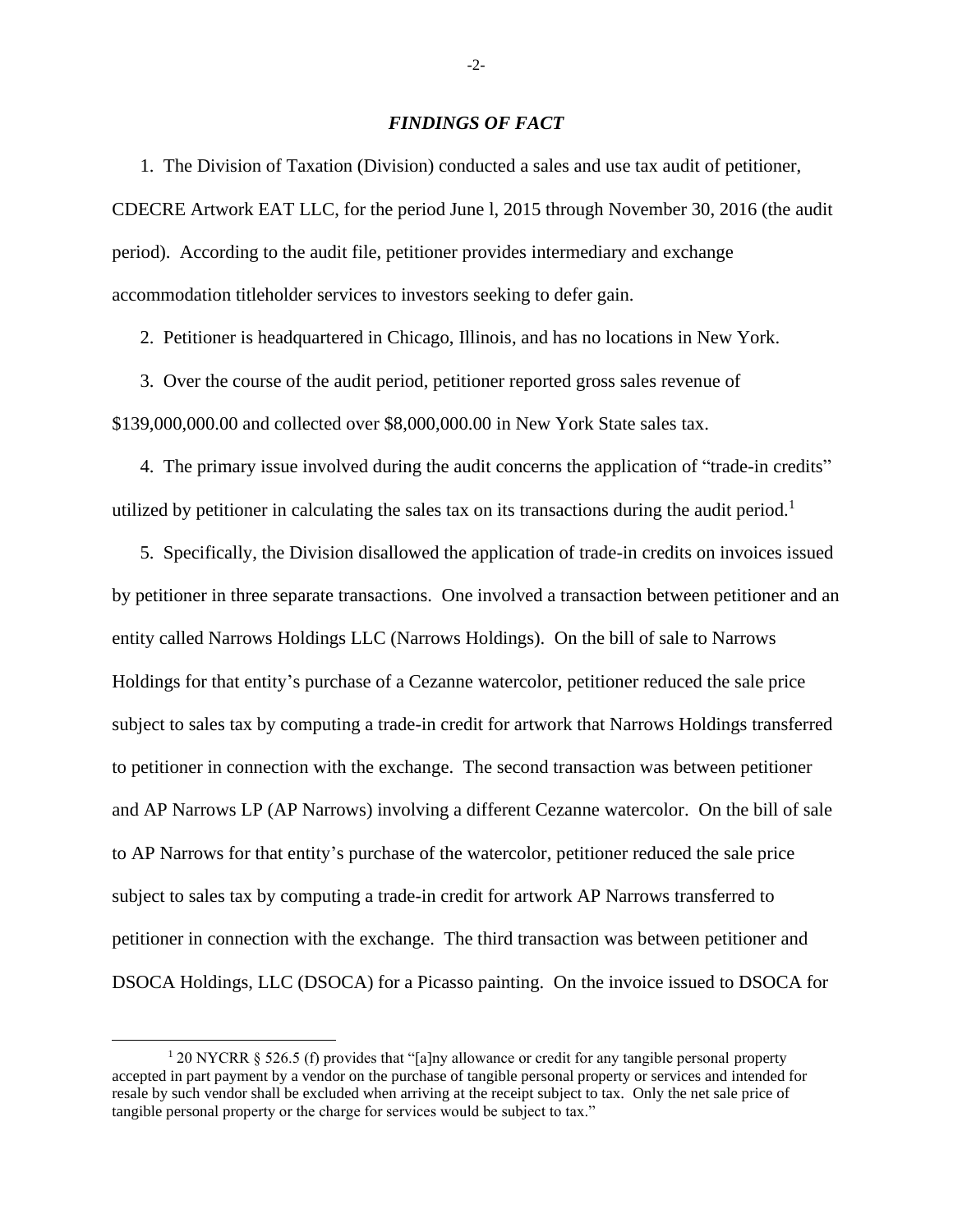that entity's purchase of the Picasso painting, petitioner reduced the sales price subject to sales tax by computing a trade-in credit for artwork transferred by DSOCA to petitioner in connection with the exchange.

6. The Division took the position that petitioner is not allowed to utilize trade-in credits when calculating the tax due on its transactions because "this arrangement is not a traditional 'trade-in' covered under the law."

7. On August 13, 2018, the Division issued notice of determination number L-048691566 (the notice) asserting sales and use tax in the amount of \$3,622,597.52 for the periods ended May 31, 2016 and November 30, 2016, plus interest.

8. On November l, 2018, petitioner filed a petition with the Division of Tax Appeals protesting the notice. In its petition, petitioner alleged, among other things, that it was a sales tax "vendor" as defined by Tax Law §1101, and that it made sales of tangible personal property subject to tax within New York State during the period in issue.

9. On January 16, 2019, the Division filed its answer to the petition. In its answer, the Division admitted that "pursuant to 20 NYCRR 526.5 (f), when computing the receipt subject to sales tax, sales tax vendors are allowed a credit for any tangible personal property accepted in part payment on the purchase of tangible personal property as long as the vendor intends to resell the trade-in property." The Division's answer stated that it lacked knowledge or information sufficient to form a belief as to: (i) whether petitioner was a "vendor;" and (ii) whether petitioner made sales of tangible personal property subject to sales tax within New York.

10. On April 3, 2019, petitioner filed a request with the Division for admissions (the Notice to Admit) pursuant to 20 NYCRR 3000.6 (b) (1) (iii). The Notice to Admit requested the

-3-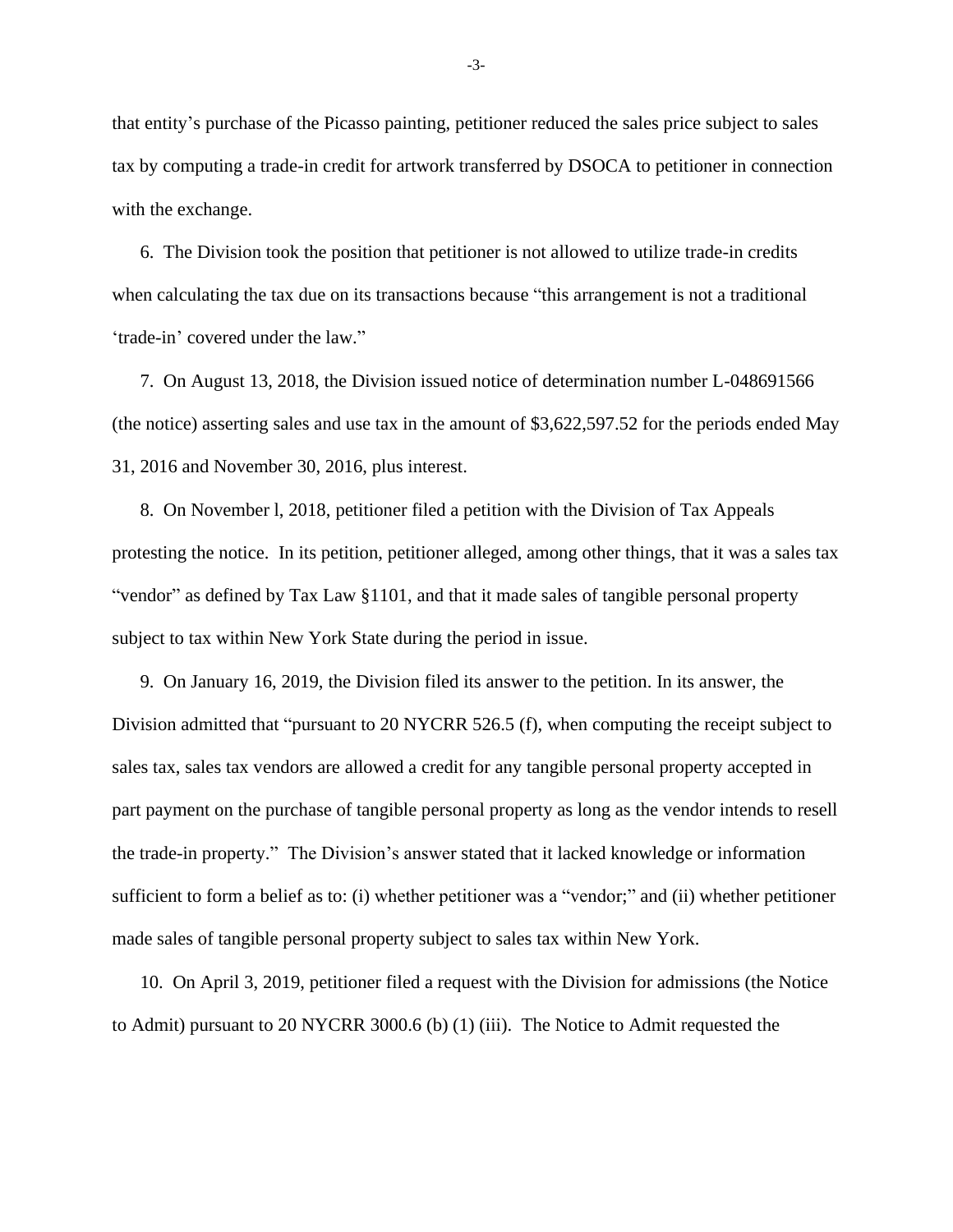following two admissions on the basis that they involved matters to which there could be no substantial dispute and were within the Division's knowledge:

"1. Throughout the period June 1, 2015 through November 30, 2016 (the 'Audit Period') CDECRE Artwork EAT LLC ('Petitioner') made sales of tangible personal property within New York State.

2. During the Audit Period, Petitioner was a sales tax vendor as defined by Tax Law."

11. On April 18, 2019, the Division filed an affidavit in reply to the Notice to Admit (the Affidavit). In the Affidavit, the Division claimed that it was not required to admit or deny that petitioner made sales of tangible personal property subject to tax because such matters would be in substantial dispute at the hearing. The Division also objected to the term "sale" to the extent it implies a legal conclusion that petitioner transferred title or possession of tangible personal property subject to sales and use tax for consideration.

12. The Division claimed that it was not required to admit or deny that petitioner was a "vendor" because such matters would be in substantial dispute at the hearing, and objected to the term "vendor" to the extent it implies a legal conclusion that petitioner transferred title or possession of tangible personal property subject to sales and use tax for consideration.

13. In the Affidavit, the Division's representative averred that the Division "treated Petitioner as an agent of DSOCA pursuant to Tax Law 1101 § (b) (8) (ii), holding Petitioner jointly responsible with DSOCA for the collection and payment over of sales tax but denies that petitioner was a sales tax vendor as defined in Tax Law 1101 (b) (8)."

14. Pursuant to 20 NYCRR 3000.15 (d) (6), petitioner submitted 10 proposed findings of fact. With the exceptions of proposed findings of fact 1 and 10, each of the proposed findings of fact are supported by the record, and have been consolidated, condensed, combined, renumbered and substantially incorporated herein (*see* State Administrative Procedure Act § 307 [1]).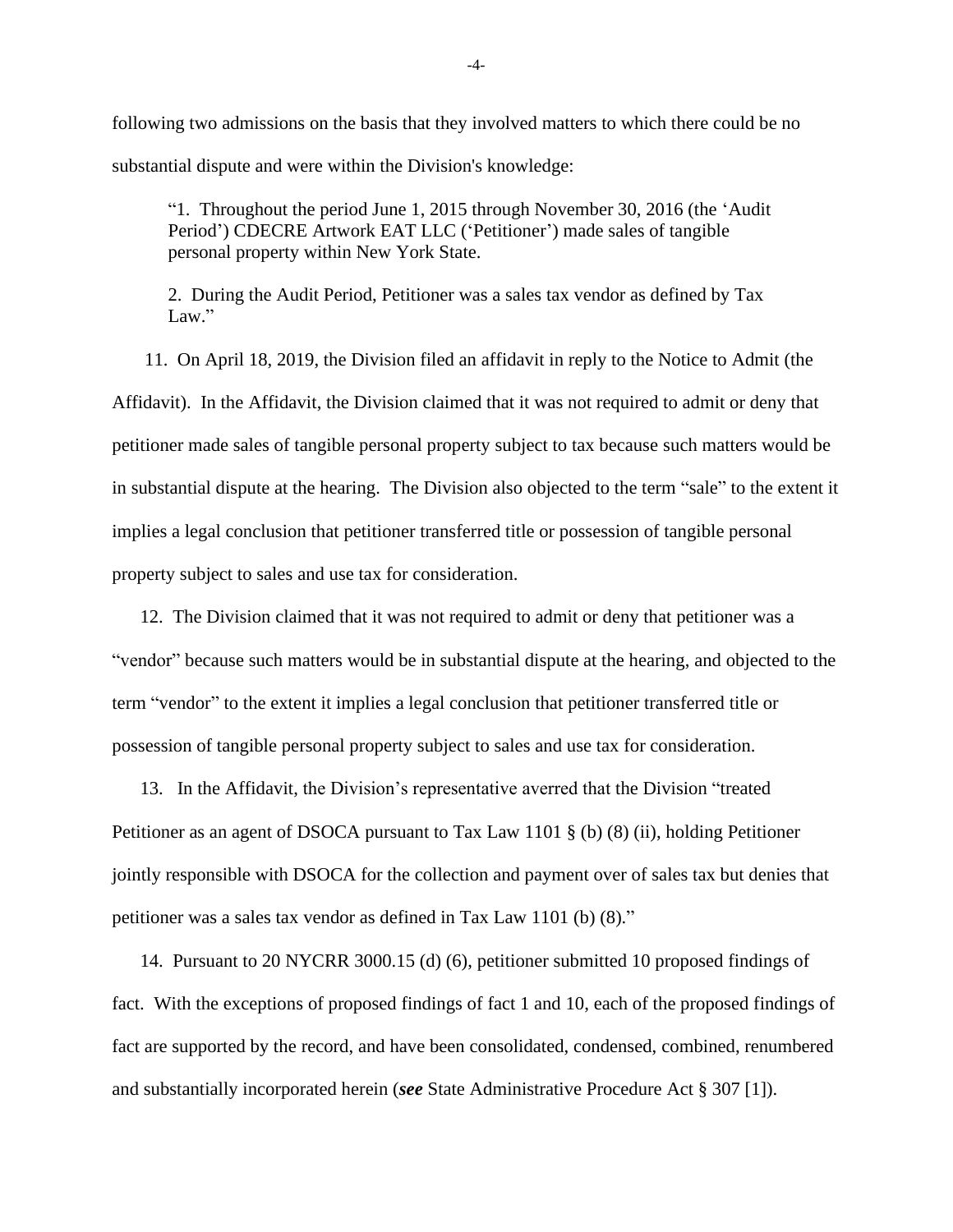Proposed finding of fact 1 has been rejected as it is conclusory and not supported by the record. Proposed finding of fact 10 has been rejected as it is redundant, conclusory, and not supported by the record.

#### *CONCLUSIONS OF LAW*

A. A motion for summary determination "shall be granted if, upon all the papers and proof submitted, the administrative law judge finds that it has been established sufficiently that no material and triable issue of fact is presented" and the moving party is entitled to a favorable determination as a matter of law (20 NYCRR 3000.9 [b] [1]).

B. Section 3000.9 (c) of the Tax Appeals Tribunal's Rules of Practice and Procedure provides that a motion for summary determination is subject to the same provisions as a motion for summary judgment pursuant to CPLR 3212. "The proponent of a summary judgment motion must make a prima facie showing of entitlement to judgment as a matter of law, tendering sufficient evidence to eliminate any material issues of fact from the case" (*Winegrad v New York Univ. Med. Ctr.*, 64 NY2d 851, 853 [1985], citing *Zuckerman v City of New York*, 49 NY2d 557, 562 [1980]). As summary judgment is the procedural equivalent of a trial, it should be denied if there is any doubt as to the existence of a triable issue or where the material issue of fact is "arguable" (*Glick & Dolleck, Inc. v Tri-Pac Export Corp.*, 22 NY2d 439, 441 [1968]; *Museums at Stony Brook v Village of Patchogue Fire Dept.*, 146 AD2d 572 [2d Dept 1989]). If material facts are in dispute, or if contrary inferences may be drawn reasonably from undisputed facts, then a full trial is warranted and the case should not be decided on a motion (*Gerard v Inglese*, 11 AD2d 381, 382 [2d Dept 1960]). "To defeat a motion for summary judgment, the opponent must...produce 'evidentiary proof in admissible form sufficient to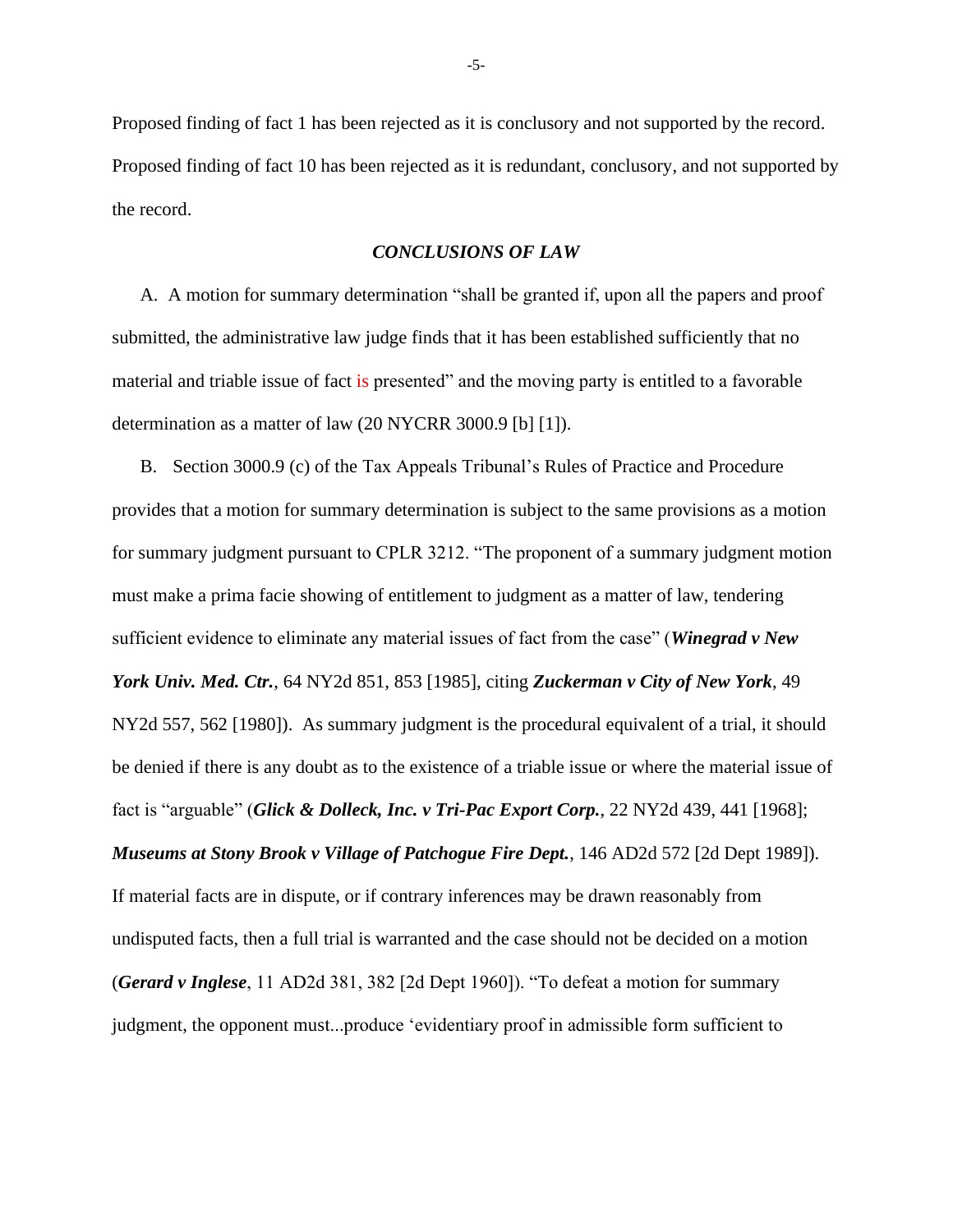require a trial of material questions of fact on which he rests his claim"' (*Whelan v GTE Sylvania*, 182 AD2d 446, 449 [1st Dept 1992], citing *Zuckerman*).

C. In its motion, petitioner claims that summary determination should be granted in its favor because the Division's pleadings confirm that the Division had no basis in law for the assertion of tax against petitioner. According to petitioner, "[i]f the Division lacks knowledge sufficient to form a belief as to whether Petitioner transferred title or possession to tangible property for consideration (and objects to the transactions at issue as 'sales'), or whether Petitioner is a 'vendor' as defined by statute, then the Division has no basis as a matter of law to assert additional sales tax due from Petitioner." Petitioner also asserts that the Division's theory of liability on the basis that petitioner was an agent of DSOCA pursuant to Tax Law § 1101 (b) (8) (ii) is incorrect as a matter of law because DSOCA would have had to have been a "vendor" rather than a purchaser for this provision to apply. Petitioner also points out that, as evidenced by the bill of sale, petitioner was a purchaser of artwork rather than a vendor of artwork. In opposition, the Division submitted the affirmation of its representative alleging that there are material issues of fact that are in dispute, thus necessitating a hearing, such that petitioner's motion must be denied. For the reasons that follow, petitioner's motion is denied.

D. Sales tax is imposed on the retail sale or use of tangible personal property, except purchases for resale, and the sale of certain enumerated services (*see* Tax Law §1105 [a], [b] and [c]). The tax is imposed on the customer, but the duty to collect is imposed upon "person[s] required to collect tax when collecting the price" (Tax Law §1132 [a] [1]). Among the persons required to collect tax is a "vendor" as defined in Tax Law §1101(b) (8) (*see* Tax Law §1131 [1]). This provision is expansive and, thus, highly factual in nature; as a result, it is not appropriate to make a summary determination as to whether petitioner comes within its ambit on

-6-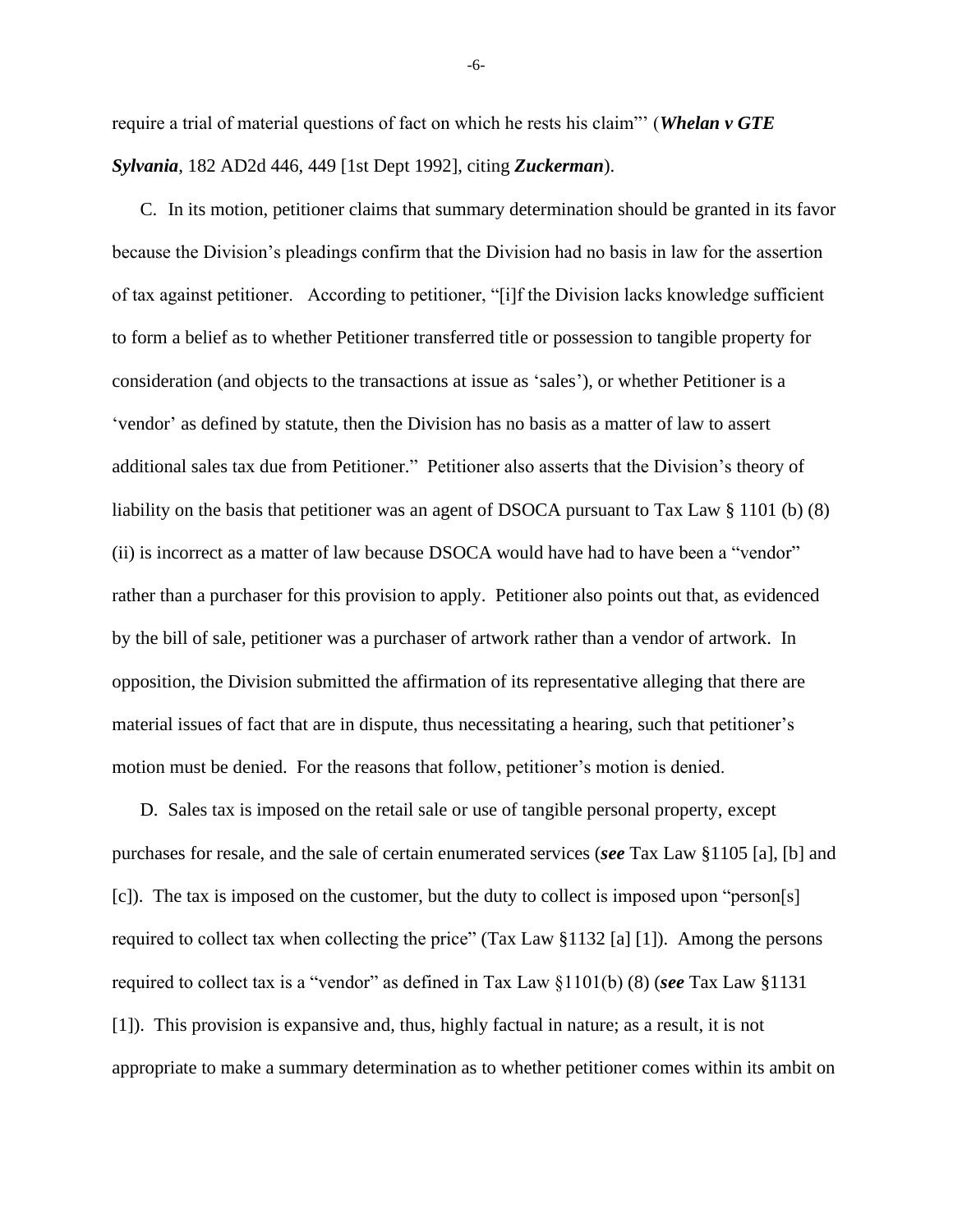the limited record herein. In its motion, petitioner seeks to elevate the Division's response to its allegation that it was a vendor to the level of an admission by the Division that petitioner was not in fact a vendor. While petitioner's allegation in the petition that it was a vendor during the period in issue is akin to an informal admission that it was a vendor (*see* Prince, Richardson On Evidence § 8–219), the Division's response to this allegation is not an admission by the Division that petitioner was not a vendor. Clearly, whether petitioner was a "vendor" is in dispute and cannot be determined based upon the limited record herein.

E. In addition, regardless of whether petitioner was a "vendor" as that term is defined, Tax Law § 1101(b) (8) (ii) (A) specifically provides that "when in the opinion of the commissioner it is necessary for the efficient administration of this article to treat any salesman, representative, peddler or canvasser as the agent of the vendor, distributor, supervisor or employer … for whom he solicits business, the commissioner may, in his discretion, treat such agent as the vendor jointly responsible with his principal, distributor, supervisor or employer for the collection and payment over of the tax." Petitioner also seeks to dispose of this theory of liability by arguing that, as a matter of law, the purported agent must be solicitating business on behalf of a vendor. Petitioner's argument fails as it has been held that a broker that facilitated the sale of boats by displaying the boats or pictures of the boats, arranging the sales, providing financing, and collecting the purchase price was responsible for the collection and remittance of the tax (*see Matter of Jericho Boats of Smithtown, Inc. v State Tax Comm'n* (144 AD2d 163 [3d Dept 1988]). There is no indication in *Matter of Jericho Boats of Smithtown* that the boat owners/sellers therein were themselves vendors. In addition, it is also observed that DSOCA also transferred artwork to petitioner as part of the exchanges at issue. Stated simply, summary determination is not appropriate based upon the limited record herein.

-7-